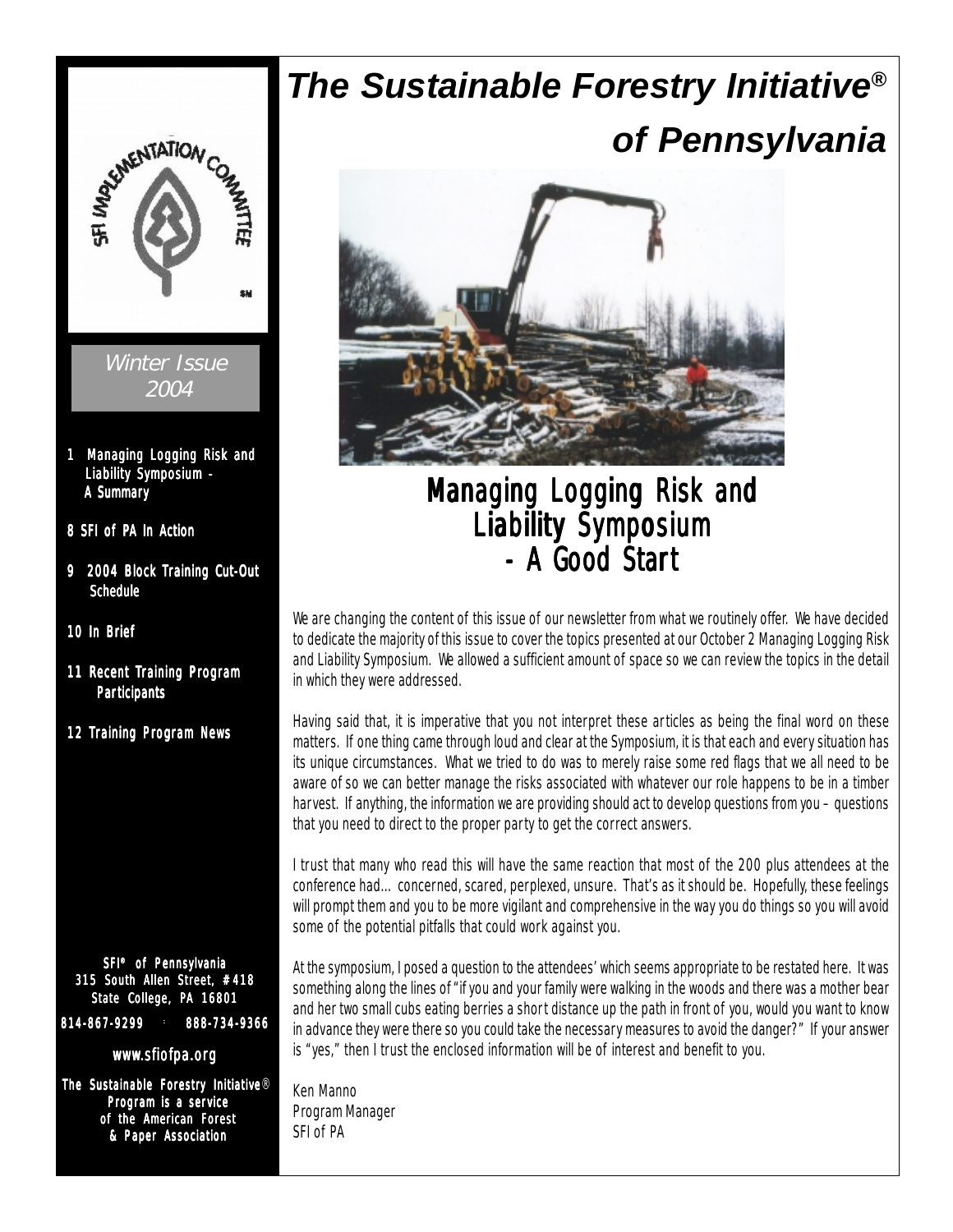#### **The Sustainable Forestry Initiative® of Pennsylvania**



The Sustainable Forestry Initiative (SFI) program is a voluntary, industry driven effort developed to ensure that future generations will have the same abundant, healthy, and productive forests we enjoy today. Created in 1995 by the American Forest & Paper Association (the national trade organization representing the United States forest products industry), SFI is a program of comprehensive forestry and conservation practices.

In order to broaden the practice of sustainable forestry in our state, an Implementation Committee was formed to develop the Sustainable Forestry Initiative of Pennsylvania. Today, the SFI of PA program works to ensure the progress of the national initiative, here in Pennsylvania.

#### Implementation Committee (IC) Members

Ken Roberts, Chairman, Mead Westvaco\* Matt Andrews, Deer Park Lumber John Bouch, Timber Management Inc. **Bill Bow,** Appleton Papers, Inc. Charlie Brown, Glatfelter Pulp Wood Co.\* **Tom Buzby**, Weaber, Inc.\* Blair Carbaugh, Private Landowner Keith Craig, PA HDC Dan Evans, Weyerhaeuser\* **Jay Farrell**, AF&PA Liason **Jim Finley**, Penn State University **Joe Glover**, Plum Creek Timber Co.\* **James Grace**, Bureau of Forestry Bob Hobbes, Hobbes Forestry Dave Jackson, Tree Farm Program Jeff Kochel, Forest Investment Associates\* Dave & Mark Krumenacker, Krumenacker Lumber Co. Rich LaBrozzi, RAM Forest Products John Levavasseur, Temple Inland Forest Products<sup>\*</sup> **Paul Lyskava**, PFPA **Ken Manno**, SFI of PA **Gene Odato**, Bureau of Forestry **Dave Sienko**, Sienko Forest Products Sue Swanson, AHUG **Kevin Stout**, Georgia-Pacific Corp.\* **Susan Stout**, USDA Forest Service Todd Waldron, Craftmaster Manufacturing, Inc. Mark Webb, Webb Forestry Consulting

#### \*DENOTES AF&PA MEMBER COMPANY

Questions or comments regarding the SFI of PA newsletter, contact Carolyn Clark at 814-867-9299, 888-734-9366, or via e-mail at sfi@penn.com.

## *Managing Logging Risk and Liability Symposium*

**By Ken Manno & Carolyn Clark, SFI of PA**

RISK. Just the word itself can be unsettling to most people, for it conjures up images of a situation out of control and very likely to cause damage and/or injury. Risk is something that we all face every day in some form or other. Certain occupations have a higher degree of risk associated with them than do others. Logging falls into that HIGH-RISK category and understandably so. But risk and injury are not synonymous. There are ways to manage risk in everything we do and planning and maintaining control over a situation can serve to minimize the risk factor.

The SFI of PA, in cooperation with the Penn State School of Forest Resources, the PA Tree Farm Program, the PA Forest Products Association, and the Allegheny Society of American Foresters, provided some key insights into risk identification and management at a Managing Logging Risk and Liability Symposium on October 2 at the Bryce Jordan Center on the University Park Campus of Penn State.

Й Courtney Flint is a Graduate Assistant in the Department of Agricultural Economics and Rural Sociology at Penn State and is currently working on her Ph.D. in Rural Sociology. Courtney began the program with a very concise presentation on how to identify risk. She introduced the four components of risk – magnitude, likelihood, exposure, and consequences. She explained Risk Assessment as being the process of interpreting science and information in order to make predictions about risk (identify and understand risk). She pointed out that the assessment process involves evaluating biophysical and ecological processes, forestry practices, mechanical engineering (equipment and tools), human physiology, and economic costs and benefits. She explained the Risk Management Cycle as consisting of and progressing from hazard identification to risk evaluation, then to identifying ways for risk adjustment, then to implementation of those steps, and finally, monitoring what is taking place. She emphasized that a critically important component in carrying out the Risk Management Cycle is COMMUNICATION, and that risk experience – having successfully dealt with risk in the past – helps to establish a base of knowledge and understanding to conduct a more effective risk assessment. She cautioned that "Explicit treatment of risk is of little value if it does not in some way contribute to better decisions."

Mark Gordon, Esquire and Tim Smith, Esquire, of the law firm Pietragallo, Bosick & Gordon, Pittsburgh, PA spoke about the Role of Logger, Landowner and Forester in Loss Prevention – A Legal Analysis. We feel compelled at this point to identify that Messrs. Gordon and Smith represented the plaintiff in a logging injury trial in early 2003 where a six million-dollar jury verdict was rendered in favor of the plaintiff. While the verdict is being appealed, there

Å



Ms. Courtney Flint started out the day by demonstrating ways to identify risk.

were several areas of alleged impropriety that resulted in the verdict that was reached. It seemed to us that it would be helpful to know what those areas of vulnerability were so they can be avoided in future timber harvesting activities.

In part, Messrs. Gordon and Smith explained that a landowner bears the responsibility to protect invitees on their property. In the case of a timber harvest being conducted, those associated with that activity are viewed to be invitees. If the landowner is considered to be the possessor of the land either by being in occupation of the land with the intent to control it, or, is in occupation of the land with the intent to control it if no other party has done so subsequently, or, if the landowner is entitled to immediate occupation - and under any of those circumstances knows, or by the exercise of reasonable care, would discover (a potentially dangerous) condition, and should realize that it involves an unreasonable risk of harm to invitees, and should expect that they (invitees) will not discover or realize the danger or will fail to protect themselves against it, and (landowner) fails to exercise reasonable care to protect them (invitees) against the danger – the landowner can be held liable for injuries incurred by the invitee(s). This duty of a "possessor of land" is an "affirmative duty" and includes a non-delegable duty to inspect the land and the conditions on it. If, through the inspection process, the possessor of the land discovers potential hazards, they must give warning (to the invitees) of the actual condition and the risk involved therein, or make it reasonably safe by repair. An invitee is entitled to expect that the possessor will take reasonable care to ascertain the actual condition of the premises, and therefore, the invitee is not required to be on alert to discover defects. In determining the extent of preparation which an invitee is entitled to expect to be made for his protection, the nature of the land and the purpose for which it is used are of great importance.

 $\frac{1}{2}$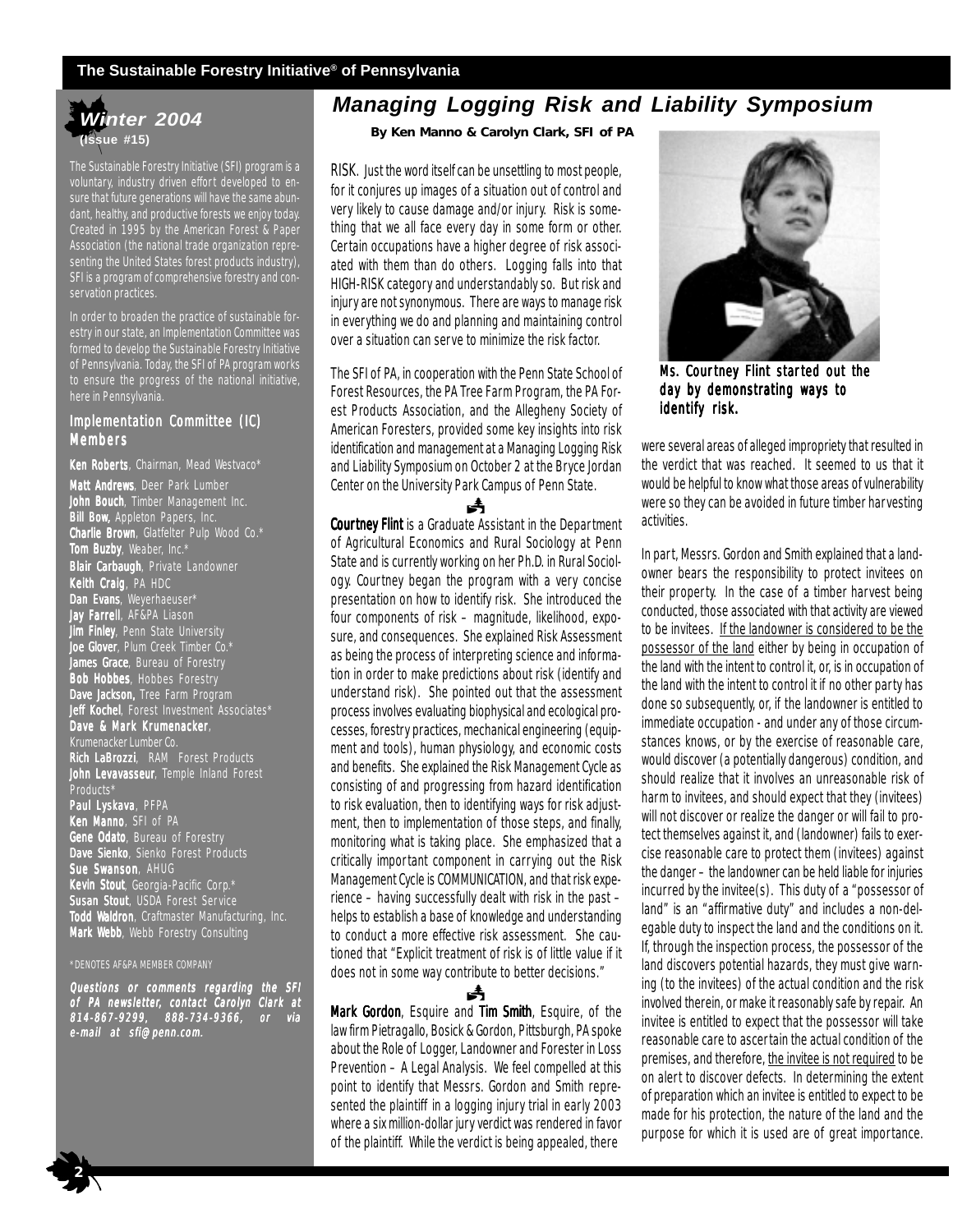## *Managing Logging Risk and Liability Symposium (continued)*

Further, and perhaps most important, a "possessor of land" has, in certain circumstances, a duty to protect business invitees from even "obvious" dangers where the "possessor of land" can and should anticipate that the dangerous condition will cause physical harm to the business invitee. According to the United States Court of Appeals for the Third Circuit and the Pennsylvania Superior Court, the degree of care by a landowner as a "possessor of land" may be "informed" by (Occupational Safety and Health Administration) OSHA standards and other governmental regulations. OSHA regulations are not limited to employees of an employer. Both OSHA and Pennsylvania Department of Labor & Industry regulations were admissible on the issue of the standard of care owed by defendants to the plaintiff. It is important to note that this does not mean that OSHA itself applies to a landowner as a "possessor of land." A landowner cannot be punished by the federal government for not complying with OSHA. However, it does mean that courts in Pennsylvania will "borrow" OSHA standards in order to determine what should constitute reasonable care by a landowner as a "possessor of land."

#### Liability of a Landowner as an "Employer of an Independent Contractor."

A landowner becomes an employer of an independent contractor if the work involves a "peculiar risk of harm" to others unless special precautions are taken, and, the employer fails to provide in the contract or otherwise that such precautions are taken. Specifically, logging without a safety plan in place, including regular inspections has been held to constitute both a "peculiar risk of harm" as well as being "inherently dangerous." Whether an activity is "inherently dangerous" is very fact specific. However, where an "inherently dangerous" conclusion is reached, the landowner has a non-delegable duty to insure that the employee(s) take proper safety precautions. The question of whether a landowner owes a duty to warn an independent contractor of dangerous conditions on the premises turns on whether the owner possesses "superior knowledge" or information, which places him in a better position to appreciate the risk posed to the contractor or his employees by the dangerous conditions.

#### Issues Per tinent to Foresters:

It is not the contract per se which creates the duty; it is the law which imposes the duty because of the nature of the undertaking in the contract. One who

undertakes, gratuitously or for consideration, to render services to another which he should recognize as necessary for the protection of a third person or his things, is liable to the third person for physical harm resulting from his failure to exercise reasonable care to protect his undertaking, if:

- his failure to exercise reasonable care increases the risk of such harm, or
- he has undertaken to perform a duty owed by the other to the third person; or
- the harm is suffered because of reliance of the other or the third person upon the undertaking. (For example, a forester who elects to mark only some danger trees does not provide a viable service if he does not undertake to identify all hazards).



Attorney Mark Gordon

If the actor's negligent performance of his undertaking results in increasing the risk of harm to a third person, the fact that he is acting under a contract or a gratuitous agreement with another will not prevent his liability to the third person. Any person who, on behalf of the possessor of the land, creates a condition on the land is subject to the same liability as though he were the possessor of the land for physical harm caused to others upon the land by the dangerous character of the condition while the work is in his charge. Likewise, any person who, on behalf of the possessor of the land, negligently creates an artificial condition resulting in injury to others is subject to liability to the injured person regardless of whether the (independent) contractor has surrendered possession of the land and his work has been accepted. This principle applies to any person who on behalf of the possessor of the land erects thereon a structure or creates any other artificial condition, irrespective of whether in so doing he is acting as the possessor's servant

or as an independent contractor, and whether he does the work for reward or gratuitously. A servant or contractor who turns over the land to his employer in a condition made dangerous by his failure to exercise reasonable care, is liable for harm caused by it, even after his employer has accepted the work, not only to his employer but to all persons whom he should expect to be upon the land with the consent of his employer or to be in the vicinity. A negligent servant or contractor is not relieved from liability by the fact that he does not know of the dangerous condition on the land. Whether a duty exists is ultimately a question of fairness: the inquiry involves weighing the relationship of the parties, the nature of the risk and the public interest in the proposed solution. A duty arises when someone engages in conduct, which foreseeably creates an unreasonable risk of harm to others.

#### Contractual Concerns for All Parties

You cannot delegate away your duties by contract. You can only attempt to protect yourself from financial risk.

Despite contractual language, landowners, foresters and loggers must be aware that they each hold responsibility. A contract will NOT protect a landowner, a forester or a logger from being sued, nor will the contract effectively eliminate their respective liabilities to injured third parties. However, a properly prepared contract is the best manner to shift certain financial responsibility. Every contract should include an indemnity provision and a provision requiring adequate insurance to support the promise to indemnify. Indemnity provisions in a contract do not transfer liability from an indemnitee to an indemnitor. Rather, they shift the financial obligation of meeting an injured third party's demand from this indemnitee to the indemnitor. Depending on the wording of the indemnity, such financial burden may include defense costs, judgments, settlements, and any other costs associated with the resolution of an injured third party's claim.

Indemnification contracts take one of three forms:

- The limited form indemnity obligates the indemnitor to save and hold harmless the indemnitee only for the indemnitor's own negligence.
- The intermediate form indemnity obligates the indemnitor to hold harmless the indemnitee for all liability except that which arises out of the indemnitee's sole negligence.
- The broad form indemnity requires the indemnitor to save and hold harmless the indemnitee

![](_page_2_Picture_21.jpeg)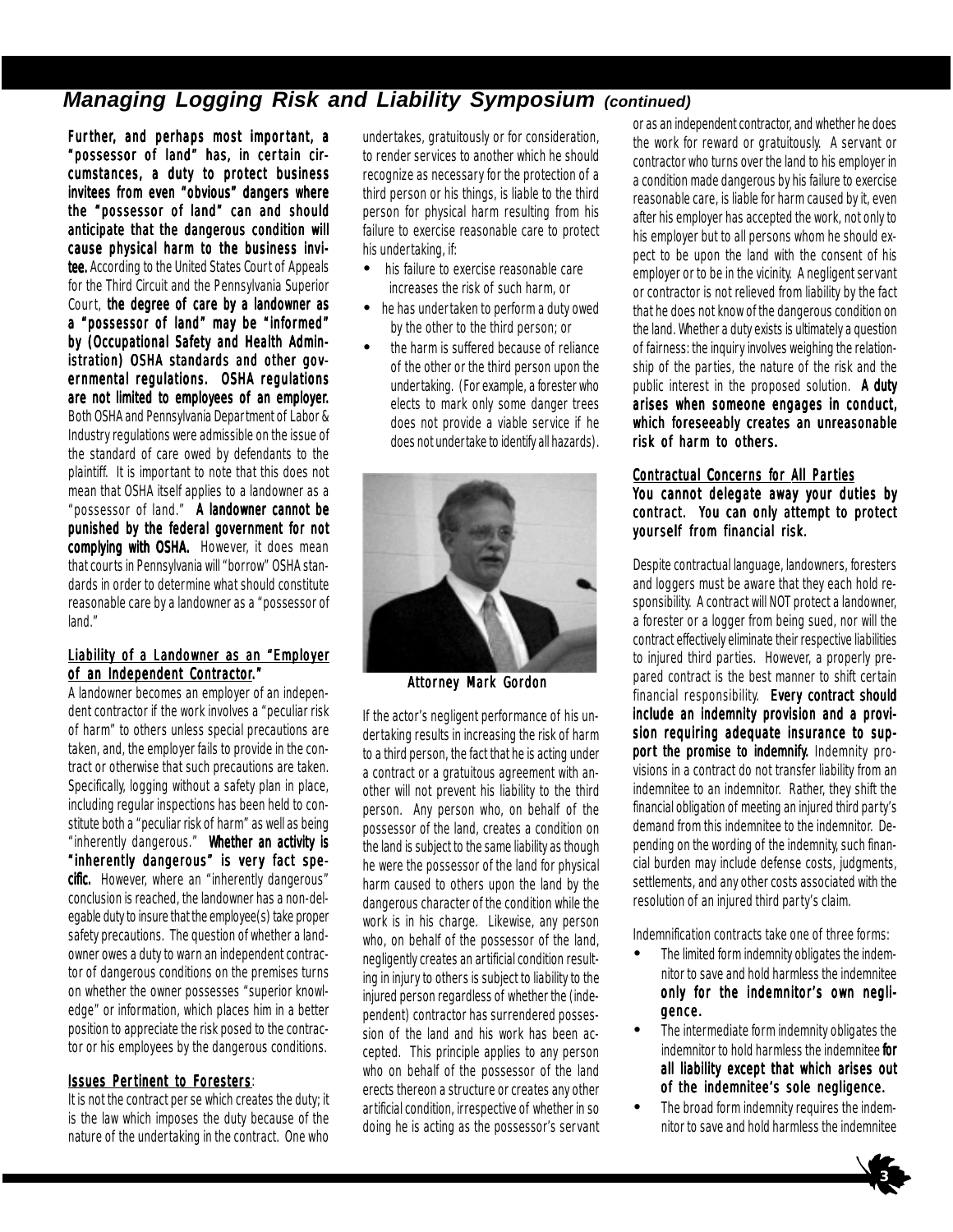## *Managing Logging Risk and Liability Symposium (continued)*

![](_page_3_Picture_2.jpeg)

**Attorney Tim Smith** 

from all liability arising from the project, regardless of which party's negligence introduces the liability.

Strong indemnity language with an express waiver of worker's compensation immunity is a must.

#### To provide for maximum protection, the indemnity provision must be drafted in accordance with Pennsylvania law. General indemnity language will NOT suffice.

General indemnity language is insufficient to remove the bar to recovery created by the exclusivity provision of the Workmen's Compensation Act. The intent to indemnify against claims by employees of the alleged indemnitor must clearly appear from the terms of the agreement.

#### An indemnity provision alone is NOT enough.

It is important for both indemnitees and indemnitors to understand the interaction between indemnity provisions and liability insurance to maximize the risk management benefits that can be achieved through a proper combination of both. For an indemnitee, a primary concern should be whether the indemnitor has adequate financial or insurance resources to honor its indemnity obligation. Therefore, the promise to indemnify must also be supported by the proper insurance coverage. The contract must be specific as to the levels of coverage and include a requirement that you be named as an "additional named insured." Pennsylvania courts appear to recognize additional coverage afforded to an additional named insured. The courts give additional named insureds the protection from coverage afforded to the named insured. As such, the coverage afforded to an additional named insured in Pennsylvania far exceeds that of an additional insured.

#### Occupational Safety & Health Administration (OSHA) Guidelines Regarding Work Site Safety

Developing a Site Safety and Health Plan: Although required by some states, OSHA does not require a written comprehensive Safety and Health Plan. However, OSHA does require that employees and their supervisors be trained in the specific hazards and control measures associated with their assigned tasks. The written Safety and Health Plan is a valuable tool in providing this training.

A Site Safety and Health Plan describes the potential hazards of the work site, along with all company policies, controls and work practices selected to minimize those hazards. The most important factor in reducing workplace injuries is implementing the plan. Implementation requires management's commitment to provide adequate resources for training, accountability, self-audits, and employee involvement.

Topics to be included in the Site Safety and Health Plan include a Tree Harvesting Plan, Daily Safety Checks and Surveys, Personal Protective Equipment Program, Equipment Maintenance Program, Training and Training Records, Assignment of Responsibilities for Carrying Out the Safety Plan (a hazard communication program), Lockout/Tagout, Bloodborne Pathogens, Hearing Conservation, and Accident Investigation.

The Tree Harvesting Plan should be developed to address the hazards associated with a specific logging site. Overhead hazards including electric lines, danger trees including stubs, spring poles, wind blown and widow makers, general environmental and working conditions, and adequate separation of operations while maintaining visual or audible contact are some of the items the plan should incorporate.

More fatalities occur while felling trees than during any other logging activity. These actions CAN be avoided. To "fell a tree" means more than just cutting it down. Felling means to cut the tree in such a way that it falls in the desired direction and results in the least damage to the tree.

Several precautions must be taken when "danger trees" are in the felling area:

Each danger tree must be felled or removed using mechanical or other techniques to minimize employee exposure before work is

begun in the area of the danger tree.

- Before felling or removing a danger tree, loose bark and damage must be removed or held in place.
- If the danger tree cannot be felled or removed, it must be marked and there shall be no work allowed within 2 tree lengths of it, unless the employer demonstrates that a shorter distance will not create a hazard for an employee.
- When cutting a spring pole or other trees under stress, no employee other than the feller should be within 2 tree lengths of the tree when the stress is released.

Several considerations should be reviewed prior to felling:

- What hazards are present in the area where the logger will be working?
- Determine the felling direction and how to deal with forward lean, back lean, and/or side lean.
- Provide a retreat path so the logger can reach safety while the tree is falling.
- Determine the proper hinge size to safely quide the tree in its fall.
- Knowledge of and experience in how to employ proper felling methods allow the logger to safely fell the tree.

#### IN SUMMARY:

Safety responsibilities cannot be avoided. Despite contractual language, landowners, foresters and loggers must be aware that they each hold responsibility.

Safety responsibilities should be the subject of ongoing communications between landowner, forester and harvester.

Appreciate the fact that there are certain hazards that are more readily recognizable by a forester than a cutter.

Landowners must make some reasonable effort to know and inspect their premises periodically.

While there are some duties that are not delegable, safety obligations must be addressed in contracts between landowners and foresters, and between landowners and timber harvesters.

A contract will NOT protect a landowner, forester or logger from being sued.

A properly prepared contract is the best manner to shift certain financial responsibility. Every contract

![](_page_3_Picture_36.jpeg)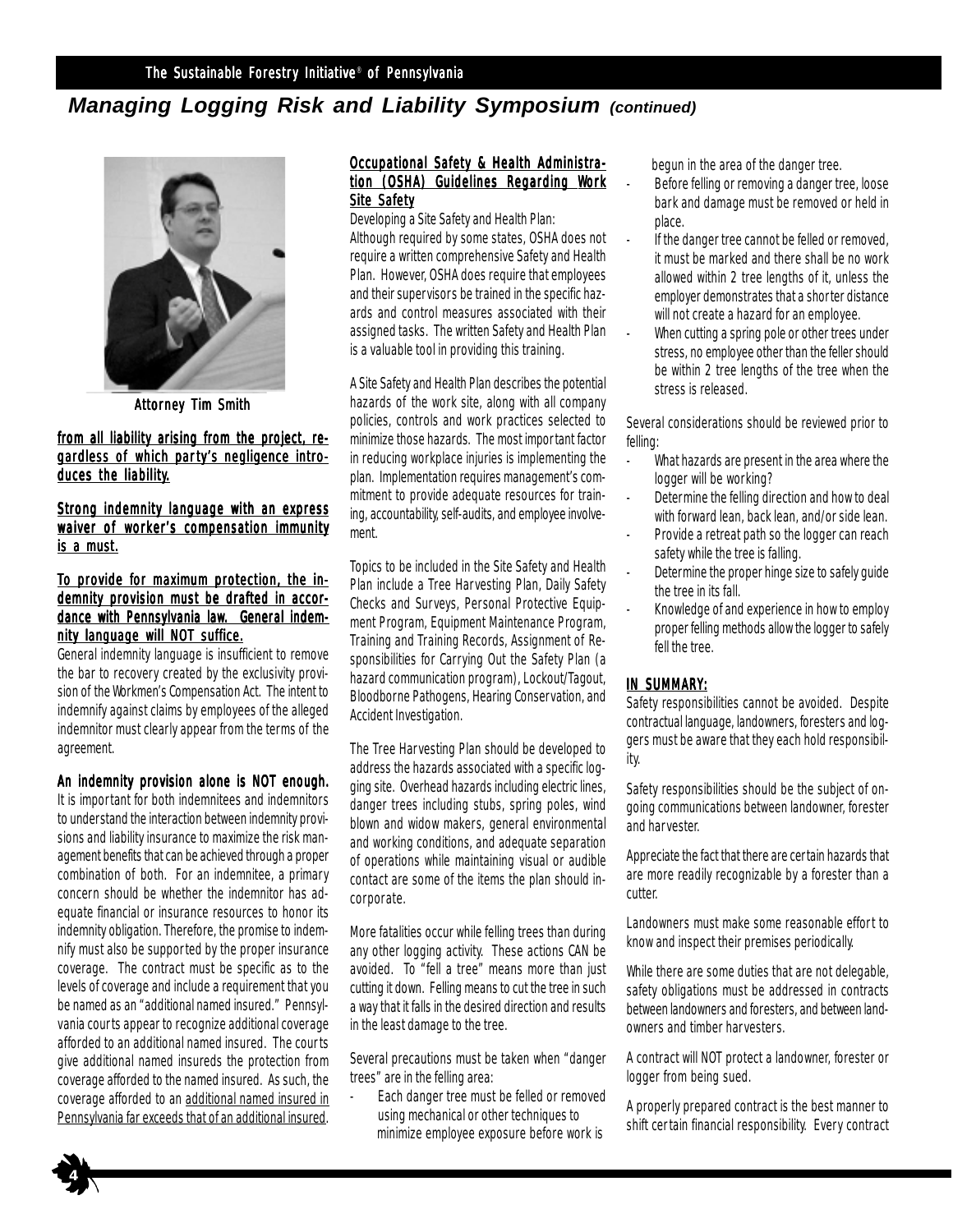## *Managing Logging Risk and Liability Symposium (continued)*

should include an indemnity provision and a provision requiring adequate insurance to support the promise to indemnify.

Strong indemnity language with an express waiver of Worker's Compensation immunity IS A MUST. To provide maximum protection, the indemnity provision must be drafted in accordance with Pennsylvania law. General indemnity language will NOT suffice.

The promise to indemnify must also be supported by the proper insurance coverage. The contract must be specific as to the levels of coverage and include a requirement that you be named as an "additional named insured." The coverage afforded to an additional named insured in Pennsylvania far exceeds that of an additional insured.

å "Experience is something you usually get right after you need it." Since this is a common problem in our lives, David Ferris of P.W. Wood & Sons began his presentation by saying his goal is to give the logging community solutions to protect themselves. One way of finding this protection is by buying the correct insurance. Mr. Ferris stressed the importance of meeting directly with your insurance agent. Insurance is readily available, but it is imperative that your broker be familiar with your industry. He or she will tailor your insurance to your specific needs. By following some basic steps, foresters, loggers and landowners will be able to protect themselves, should they need it.

![](_page_4_Picture_5.jpeg)

Mr. Dave Ferris of P.W. Wood & Sons

First of all, we need to understand Risk. According to Mr. Ferris, risk is any event or circumstance that presents the possibility of loss or danger to organizations, people or property. Risk can impact personal property, revenue and people and can create a legal liability exposure to loss. A systematic program to prevent and prepare for losses from unexpected, unintended or accidental events is called the Risk Man-

agement Process. The risk management process includes two components: Risk Management and Risk Assessment. Risk management can be accomplished in two steps: Risk Control and Risk Financing. Risk control is participating in any activity to reduce frequency or severity of losses from unexpected events. It means taking responsibility for your environment, no matter what our job title. Risk financing is acquiring funding sources to pay for losses. These funds may be internal or external to your business and include deductibles, insurance and contractual funds. The second and most critical component of the risk management process is risk assessment. Risk assessment creates the blueprint for both risk control and risk financing options. As previously mentioned, your insurance broker must meet with you to assess these risks and customize your insurance to your exact needs.

The next step to managing risk is loss prevention and loss reduction. Loss reduction is used to control severity of the loss. If the loss does happen, the goal now is to reduce the impact of that loss. This may be accomplished with use of protective clothing and gear. Loss prevention is used to control the frequency of the loss. It may prevent the loss from occurring in the first place, or reduce the number of times the loss occurs. Insurance companies will look at your loss reduction and loss prevention measures to figure out if they will take you on as a risk. Following appropriate procedures to manage risk will help to ensure that you get the liability insurance that you need.

Next, Mr. Ferris asked the question, "Who is at risk of liability?" Those at risk include property owners, forester consultants and logging companies. In a logging company, all can be liable, including subcontractors, employees and managers. Common and statutory law generates most liability, but in some cases the liability may be subject to judicial interpretation. In these cases, a judge and jury assess the facts and circumstances and it is hard to predict their decision. Mr. Ferris went on to describe many aspects of liability and the law, including criminal law and tort liability. Layman's negligence was covered, which is doing something that you should not do, or failing to do something the you should do that results in injury or damage to another party.

Mr. Ferris discussed contract law. He stressed that contract language changes the normal rules of tort law and governs liability responsibility. Also, most states strictly construe and enforce contracts. Some important contractual liability issues include indemnification and obligation to pay.

Mr. Ferris went over the basics of insurance. Insurance

is simply a mechanism to pay for some of the cost of risk. Insurance pays for losses, but does not pay for the cost of risk control, the intangible cost of losses and the uninsurable. Types of liability insurance include commercial general liability, business auto liability, environmental liability, employment practices liability, professional liability and umbrella or excess liability. To answer the question, "How much is enough?", Mr. Ferris offered the following; the limits of liability you select should be enough to protect all of the assets of the organization and the individuals working in the organization that are exposed to legal liability. Officers, directors, managers and employees of any corporation that are actively engaged in the operations of the organization are exposed to personal liability as a result of their involvement.

In summary, Mr. Ferris stressed the following items. Risk must be managed by a combination of risk control and risk financing, and you must have enough insurance to protect all of your assets.

歭 Ernie Warlow, OSHA Compliance Assistance Specialist, began his presentation by explaining the position OSHA has been in over the years. "We in OSHA have a situation with all industries where we have developed a multi-employer worksite policy to deal with relationships where more than one employer is working on a site at one time. The reason we did that was that many years ago, OSHA had a policy where only the exposing employer was responsible for a hazard." Mr. Warlow went on to explain that this policy was insufficient in that it caused people to stop taking responsibility for being the employer. A new policy was enacted which identified four situations in which an employer can be cited. This policy, the multi-employer worksite policy, states that in all industry sectors, more than one employer may be citable for a hazardous condition that violates an OSHA standard. More than one employer may be cited if the employer created the hazard, exposed employee(s), was responsible for correcting hazards or was the controlling employer. A two-step process must be followed to determine whether violations of those standards exist. Step one involves determining whether the employer is a creating, exposing, correcting or controlling employer. Step two involves determining if the employer's actions were sufficient to meet their obligations with respect to OSHA requirements. The extent of the actions required of the employer varies based on which category applies. The creating employer is the employer who caused a hazardous condition that violates an OSHA standard. The exposing employer is an employer whose own employees are

![](_page_4_Picture_16.jpeg)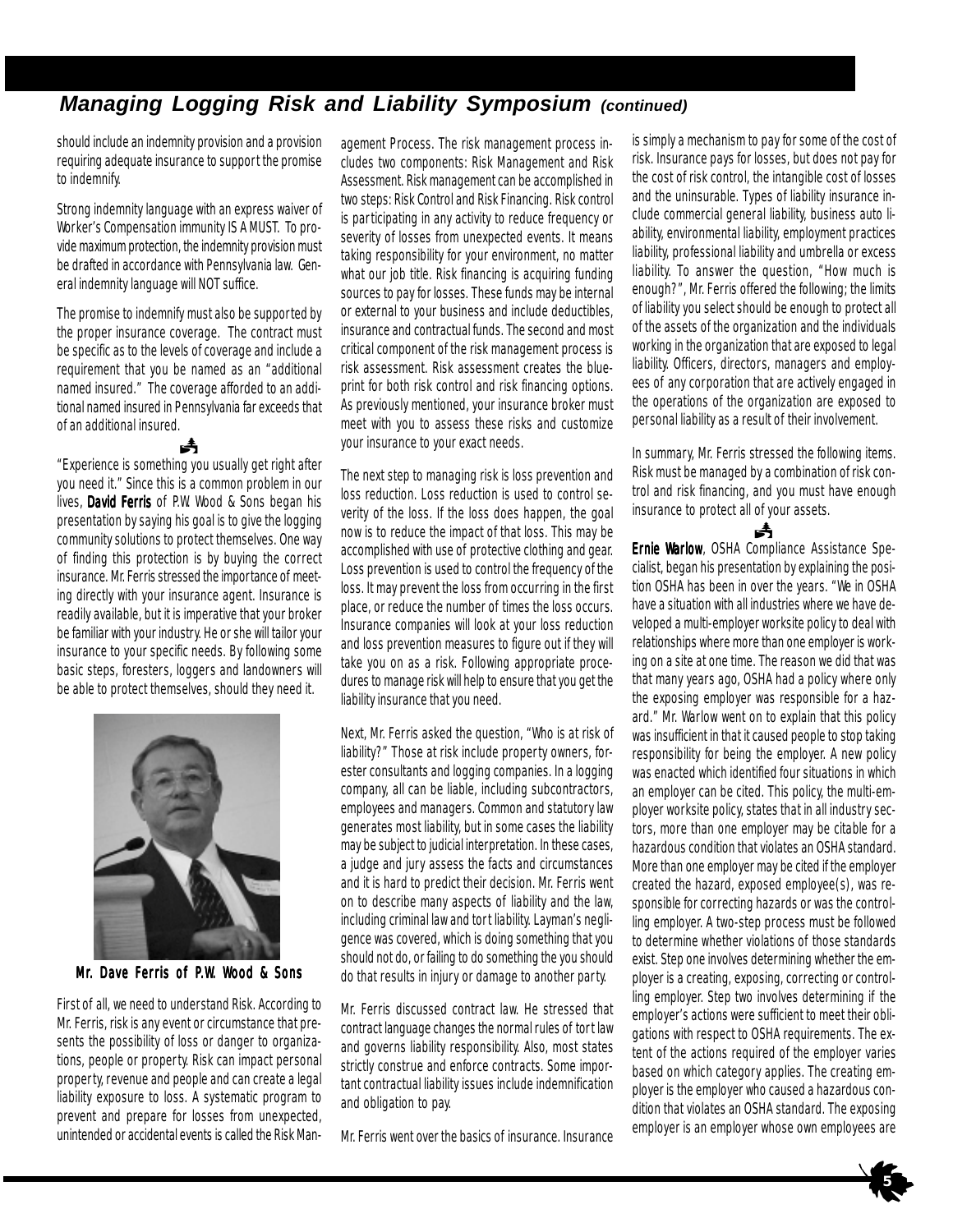#### The Sustainable Forestry Initiative® of Pennsylvania

## *Managing Logging Risk and Liability Symposium (continued)*

exposed to the hazard. He or she has the most responsibility to his/her employees. If you are the exposing employer, you must be sure to take appropriate action to protect your employees, even if you are not the person who caused the exposure. You must take care of the problem yourself, or if you do not have that authority, you must alert the person in charge and

![](_page_5_Picture_3.jpeg)

Mr. Ernie Warlow of OSHA

warn your employees of the hazard at hand. The correcting employer is an employer who is engaged in a common undertaking on the same worksite as the exposing employer and is responsible for correcting a hazard. This usually occurs when an employer is given the responsibility of installing and/or maintaining particular safety/health equipment or devices. Finally, the controlling employer is an employer who has general supervisory authority over the worksite, including the power to correct safety and health violations itself or require others to correct them. Control can be established by contract, or, in the absence of explicit contractual provisions, by the exercise of control in practice.

Mr. Warlow explained that OSHA is only concerned with employer/employee situations. They do not get involved in issues with the general public. Sometimes, they are called into a court case to testify to certain facts or situations. He pointed out that just because OSHA may not hold you accountable for a certain situation doesn't mean that you won't be held accountable by someone else, such as in civil court. Also, from OSHA's standpoint, a property owner with no authority is not held accountable for a hazard. Their standpoint on subcontractors is a bit more complicated. Often on job sites, the situation arises where people that are employees are treated as subcontractors, or vice versa. OSHA views this situation in this light: if you're an employer and regulate someone's work and pay them a wage, OSHA considers you an employer and the worker an employee, not a subcontractor. Also, OSHA has an interesting way to deal with partnerships and sole proprietorships. When a sole proprietor or partner is exposed to a hazard, the company is not cited. OSHA is more concerned with the other employers and employees at that job site.

Mr. Warlow summed up his presentation by saying that OSHA is here to help employers and employees. OSHA is a great source of information, and training and consultations are readily available. They have offices in Philadelphia, Harrisburg, Pittsburgh, Wilkes Barre, Allentown and Erie. Visit www.osha.gov for OSHA standards, interpretations, events, compliance assistance, pulications and statistics. Also, your regional OSHA office is open daily for phone consultations. Client Assistance Specialists offer training programs in each area. On-site OSHA consultation services are available through Indiana University of Pennsylvania at 724- 357-2396. These consultations can help you assess potential hazards and are available free of charge.

歭 The fifth speaker of the day was Chris LeDoux, representing the USDA Forest Service. His presentation focused on site disturbance and changing conditions that occur when certain activities are carried out in the forest. Dr. LeDoux began by showing a topographic map that would commonly be used to identify a landing, skid trail and trees to be harvested and demonstrated that hazards are often created at the locations furthest into the harvest site. He next introduced a decision chart that he has developed that, when used, can help to eliminate possible hazards. This chart can be used to define practical and safe clearing limits for skid road construction. Following these guidelines will result in a safer workplace for all.

Dr. LeDoux pointed out that when you are attempting to minimize or eliminate hazards in the woods, there are several items to consider. The first item is the attributes of the soil. Is the soil loose, rocky or sandy? Next we should look at the moisture or plastic limit. Is the soil wet or dry? The third item to consider is slope. If the area in question has a steep slope, more excavation will be necessary for building a skid road. Next, investigate the location's root area, anchoring mechanisms and lateral support. Finally, type of excavation should be considered. Do we need to use a cut and fill approach, or is the vertical cut method necessary? By using Dr. LeDoux's decision chart, these questions can be answered quickly and easily. Although the chart may look complicated at first glance, Dr. LeDoux insists that it will become second nature after just a few uses. And it will be well worth the effort if dangerous logging hazards are minimized or eliminated.

Dr. LeDoux next demonstrated why a tree might become a danger tree when it is located near an excavated skid road. A recent article in Science Magazine looked at several trees and determined area and mass of the leaves and the stem. What they found is that the area and mass of a tree's leaves and stem is isometrically proportional to the area and mass of the tree's root system. This tells us that the volume above ground is proportional to the volume below ground (crown diameter is proportionate to root diameter). Therefore, if a portion of soil and roots near a tree are removed in order to excavate a skid road, the tree will become unbalanced and may topple over, creating an enormous hazard. Again, use of the previously mentioned decision chart would easily help a logger or forester to determine this hazard in advance and may save lives. Dr. LeDoux went on to demonstrate several more situations that may occur at a logging site, and ways that they may be identified and remedied by use of the decision chart. Although some skeptics of this method may say that it is not practical and it will reduce production by forcing a logger to remove too many trees, Dr. LeDoux stresses that the guidelines are not unreasonable and taking more potential danger trees away is better in the long run if it will reduce risks or even fatalities. Anyone interested in receiving a copy of Dr. LeDoux's decision chart is welcomed to send their request to: Chris B. LeDoux, USDA Forest Service,

180 Canfield Street, Morgantown, WV 26505.

![](_page_5_Picture_13.jpeg)

Å Dr. Chris LeDoux, USDA Forest Service

According to Rick Meyer of the Forest Resources Association, managing logging risk is as easy as determining who is responsible for logging safety, then acting. Often, there is a difference of opinion concerning who is responsible between the general

![](_page_5_Picture_16.jpeg)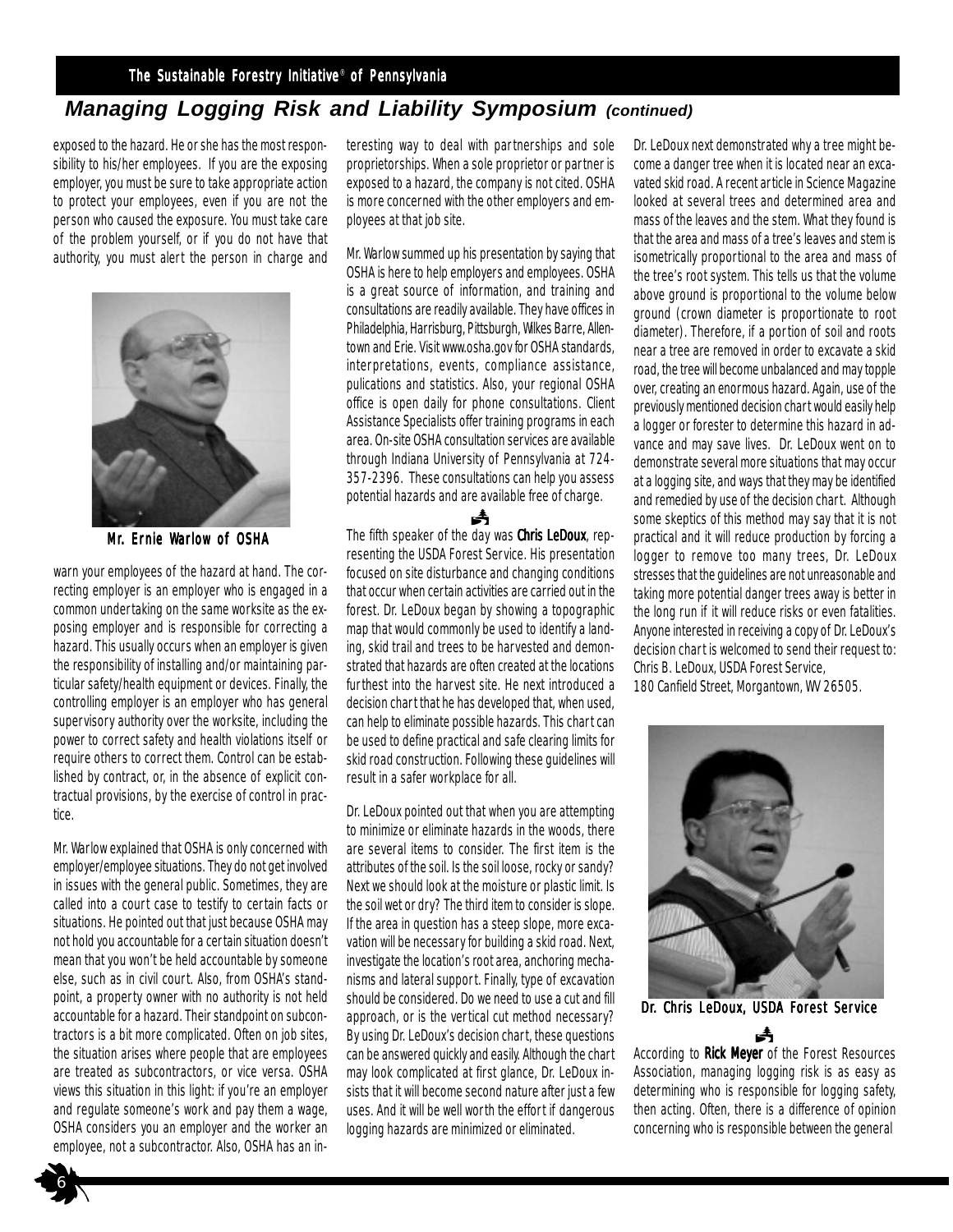### *Managing Logging Risk and Liability Symposium (continued)*

![](_page_6_Picture_2.jpeg)

Mr. Rick Meyer, FRA

public and government and legal sectors. Mr. Meyer's presentation focused on these differences and how we should work to resolve them.

Items Mr. Meyer often considers when thinking about logging safety and responsibility are injury sequence, unsafe acts and conditions, who has the opportunity, authority and responsibility (the OAR) to initiate logging safety activities, and loss control strategy. In order to eliminate a logging hazard, what aspect of a dangerous situation should be manipulated? Not much control can be exerted over a worker's background or characteristics. We cannot control their experience, habits, skill or attitude. What we can target and manipulate is the unsafe acts and conditions. We have the most control over these aspects and can work to reduce or eliminate them before they occur. As a loss control strategy, Mr. Meyer suggests doing the following in the event of an unsafe act: Stop the action. Next, find a safer way to complete the activity, even if it is more time consuming. Train, check and retrain workers if necessary to ensure that they are using safe methods. Finally, maintain discipline over crews; too much independence can lead to unsafe acts, accidents and injuries. In the event of an unsafe condition, he suggests removing the condition, guarding against the condition and warning the surrounding forest workers of the condition. One important way to do this is by marking danger trees with orange flagging tape. This has been done in the past and should be continued more frequently.

So, who has the OAR? Overall, everyone has a part to play. Mr. Meyer pointed out that OSHA, forest companies, trade associations, workers and schools hold some of the responsibility. They exert their OAR by offering training, publishing information and holding meetings to control losses. Even so, the logging contractor has the utmost responsibility and holds the OAR. They are closest to the forest worker and are the experts in the field. They have the most power to reduce or eliminate unsafe acts and conditions.

As mentioned previously, legal and government sectors often have a different opinion regarding who holds the OAR. When the issue of whether a worker is an employee or an independent contractor is raised, complications can arise. Often, an independent contractor acts like an employee based on the amount of control an employer holds over him/her. There are several control factors that may cause this situation to occur. The first is called a captive logger. In this case, a contractor never does business with any other company. Another situation may be when an employer furnishes a contractor with the money and equipment to accomplish a job. In addition, if an employer is setting hours or giving specific training and instructions, a contractor may appear to be an employee. Labels such as "hire" or "boss" also confuse the situation. Legal and government sectors often look at these factors to determine who is actually held accountable for a hazard on the job and they are often used as evidence in court cases. Other items that legal and government sectors consider to determine responsibility for logging safety is IRS "20 Tests" and the Doctrine of Economic Reality.

Mr. Meyer posed the question, "Will keeping an 'Arms Length' relationship insulate me?" Not necessarily. There are several variables involved in determining judgments. For example, when a court case is involved, the results are based heavily on the skills of the attorneys. There is no black and white. Also, when a jury is involved, the results are very hard to predict.

Mr. Meyer offered several answers to remedy these issues. Mills and foresters need to examine their business relationships and modify them if necessary. They may be implying employership to an independent contractor. Mr. Meyer mentioned that the FRA offers a workshop on how to deal with this situation. Logging contractors need to realize, they have the OAR! They are the experts in charge. Mills and other associations must promote safety and loss control using several options. Check out www.loggingsafety.com, a website sponsored by the FRA that has a wealth of informational materials and is a great reference for safety awareness. Voice safety concerns in the woods, especially to the boss. Hold weekly or monthly safety meetings to improve safety awareness on the job. OSHA regulations require these and they can be very helpful. Offer employees or contractors rewards for safety. In the long run, fewer accidents lead to improved morale, decreased insurance rates and increased productivity. Finally, participate in and support logger training and education classes, such as those offered by the SFI of PA.

**DECALLERGE CONDENSTANCE** Mr. Meyer concluded his presentation by showing an Injury Triangle. He demonstrated that for every 330 accidents, 29 of those victims need first aid of some sort. Out of those 29, one person is hospitalized or possibly killed. The most important point to remember is that we have the most control over unsafe acts and conditions and can prevent these accidents from

![](_page_6_Picture_11.jpeg)

The symposium concluded with an audience question & answer session with the panel of speakers. (missing from picture, Courtney Flint)

![](_page_6_Picture_13.jpeg)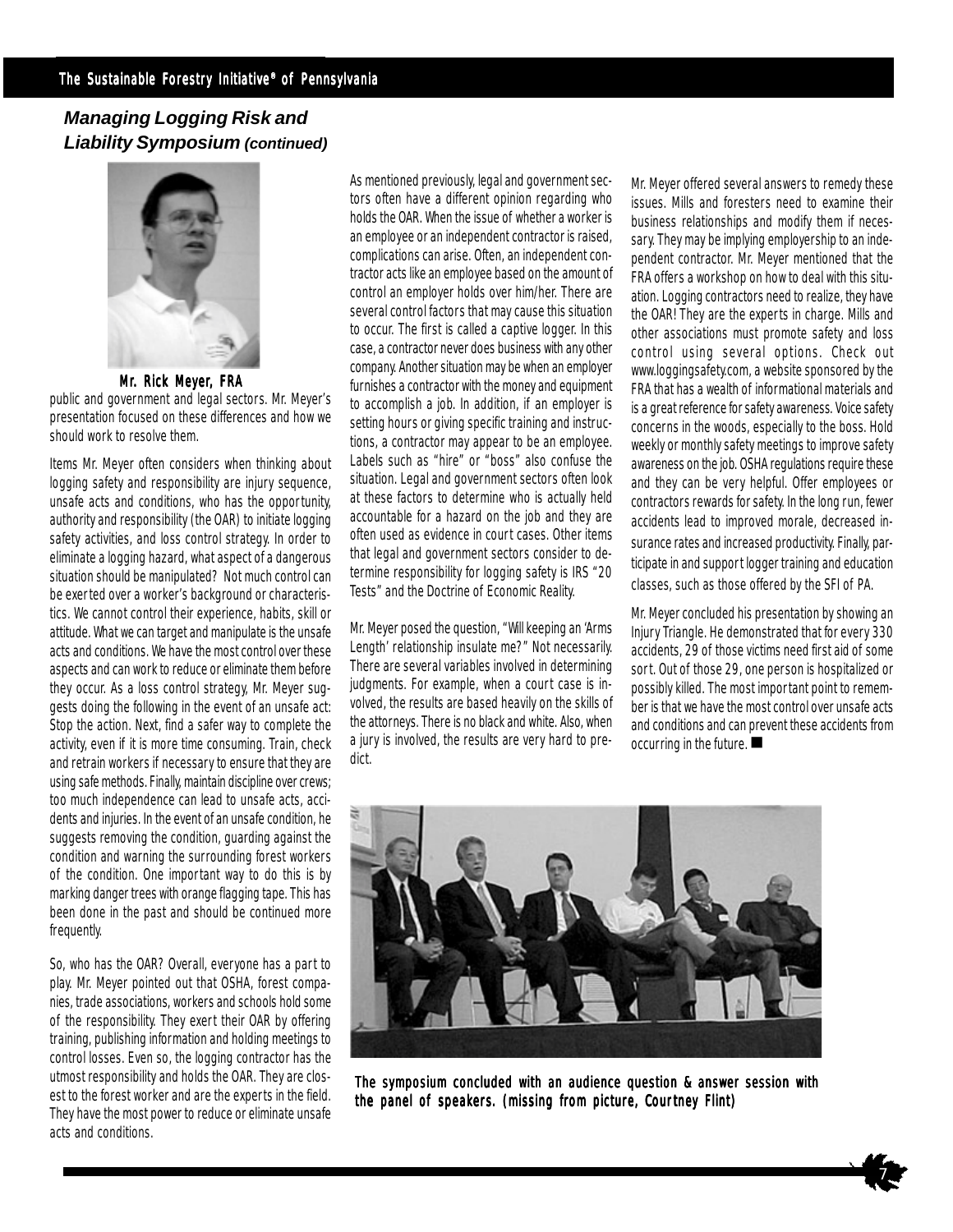## **SFI of PA In Action**

![](_page_7_Picture_1.jpeg)

Forest Ecology training participants, working in a small group, study seedling growth under the direction of Mike Wolf, Penn State Cooperative Extension Forester.

![](_page_7_Picture_3.jpeg)

Joe Glover of Plum Creek Timber Company facilitating an Environmental Logging training program in Franklin. Knowledge of and complying with our state's environmental regulations are critically important in abiding by sustainable forestry practices.

![](_page_7_Picture_5.jpeg)

Meeting of the Joint Legislative Air and Water Pollution Control and Conservation Committee Forestry Task Force. The Task Force is chaired by Senator Roger Madigan and is comprised of members from both the State House and Senate, as well as several members from various private and public sector organizations.

![](_page_7_Picture_7.jpeg)

Ken Manno (left) of the SFI of PA, sponsor of the M.K. Goddard Forest Resources Management Award, helps PACD President Ronald Rohall present the M.K. Goddard award to Margaret Respet of Salix, PA in Cambria County.

![](_page_7_Picture_9.jpeg)

International visitors field tour sponsored by the PA Hardwoods Development Council and hosted by Coastal Lumber Company, Hopwood, PA. Visitors from Vietnam, Poland and Mexico received information about the SFI program and then were taken on a tour of an active timber harvest site, as well as a site where a harvest had been conducted several years ago to observe the regeneration that is occurring there.

![](_page_7_Picture_11.jpeg)

L to R: Michael Rains, Director of the Northeastern Station, USDA Forest Service, Newtown Square, PA; Ken Manno, Program Manager of the PA SFI Program; Susan Stout, Project Leader of the USDA Forest Service, Forest Sciences Laboratory, Irvine, PA; and Sally Collins, Associate Chief, USDA Forest Service, Washington,  $D.C.:$  meet to discuss the SFI program and the various partnership activities the Forest Sciences Lab staff at Irvine are involved in.

![](_page_7_Picture_13.jpeg)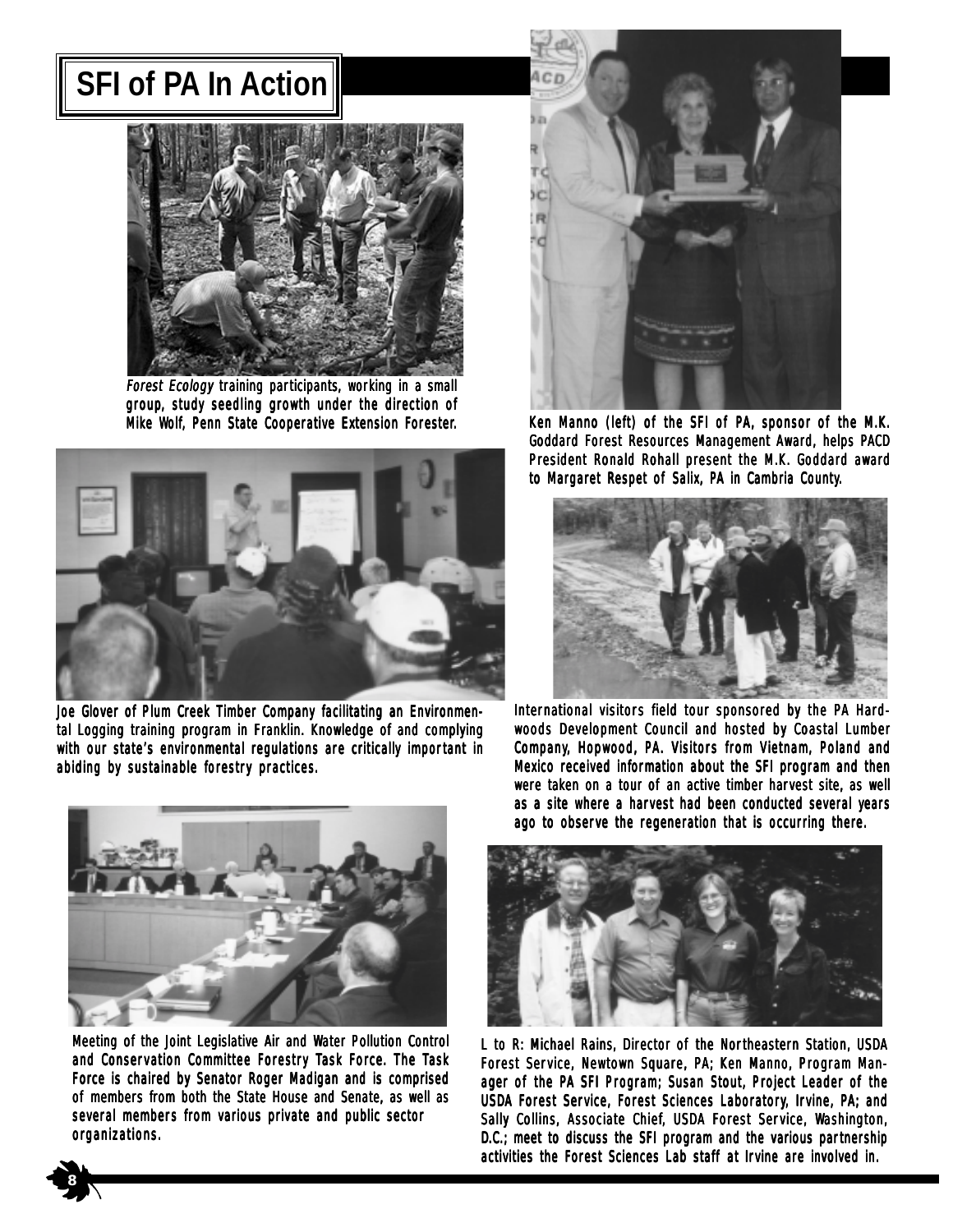## **SFI**® **of PA 2004 Block Schedule**

ı

This schedule is subject to change without notice - please contact the SFI office for more information at (814) 867-9299, or check our website at sfiofpa.org. Further info on courses that location or date is TBA will be provided in individual mailings and on our website. Sign up early!

| BLOCK I:          | 2/17/04                    | Logging Safety                                 | Jennerstown, Somerset Co.                                                                                              |
|-------------------|----------------------------|------------------------------------------------|------------------------------------------------------------------------------------------------------------------------|
| February 17       | 2/18/04                    | Logging Safety                                 | Apple Bin Restaurant, Fishertown, Bedford Co.                                                                          |
| to April 13       | 2/25/04                    | Logging Safety                                 | Columbia Co. Conservation District Office                                                                              |
|                   | 2/26/04                    | Environmental Logging                          | Columbia Co. Conservation District Office                                                                              |
|                   | 2/26/04                    | Job Layout & Profitable Skidding               | Woodland Chip Mill, Woodland, Clearfield Co.                                                                           |
|                   | 2/26/04                    | Logging Safety                                 | Dwight Lewis Lumber Co., Sullivan Co.                                                                                  |
|                   | 2/27/04                    | <b>First Aid/CPR</b>                           | Columbia Co. Conservation District Office                                                                              |
|                   | March (TBA)                | Log to Lumber Yield                            | Northern Somerset Co.                                                                                                  |
|                   | March (TBA)                | <b>GPS For Forest Management</b>               | Somerset/Cambria Co.                                                                                                   |
|                   | 3/4/04                     | Job Layout & Profitable Skidding               | Craftmaster Manufacturing Inc., Towanda, Bradford Co.                                                                  |
|                   | 3/10/04                    | Environmental Logging                          | Two Mile Run Co. Park Nature Lodge, Franklin, Venango Co.                                                              |
|                   | 3/10/04                    | Logging Safety                                 | Caledonia State Park, District 1 Office                                                                                |
|                   | 3/11/04                    | Environmental Logging                          | DCNR office, Penfield, Clearfield Co.                                                                                  |
|                   | 3/11/04<br>3/11/04         | Environmental Logging<br>First Aid/CPR         | Restless Oaks Restaurant, McElhatten, Clinton Co.<br>Family House Restaurant, Mifflintown, Juniata Co.                 |
|                   | 3/11/04                    | Logging Safety                                 | St. Michaels, Cambria Co.                                                                                              |
|                   | 3/17/04                    | Logging Safety                                 | Two Mile Run Co. Park Nature Lodge, Franklin, Venango Co.                                                              |
|                   | 3/18/04                    | Advanced Environmental Logging                 | Carbon Co. Environmental Education Center                                                                              |
|                   | 3/22/04                    | Logging Safety                                 | Warriors Mark United Methodist Church, Huntingdon Co.                                                                  |
|                   | 3/23/04                    | <b>Environmental Logging</b>                   | Warriors Mark United Methodist Church, Huntingdon Co.                                                                  |
|                   | 3/24/04                    | First Aid/CPR                                  | Warriors Mark United Methodist Church, Huntingdon Co.                                                                  |
|                   | 3/24/04                    | First Aid/CPR                                  | Marine Corps League, Chambersburg, Franklin Co.                                                                        |
|                   | 3/25/04                    | Environmental Logging                          | Family House Restaurant, Mifflintown, Juniata Co.                                                                      |
|                   | 3/25/04                    | Game of Logging                                | Keystone Chip Mill, Lantz Corners, McKean Co.                                                                          |
|                   | 3/25/04                    | Job Layout & Profitable Skidding               | Centre County Area                                                                                                     |
|                   | 3/25/04                    | Logging Safety                                 | Craftmaster Manufacturing Inc., Towanda, Bradford Co.                                                                  |
|                   | 3/30/04                    | Logging Safety                                 | DCNR office, Bloomsburg, Columbia Co.                                                                                  |
|                   | 4/1/04                     | <b>Business Management</b>                     | DCNR office, Penfield, Clearfield Co.                                                                                  |
|                   | 4/1/04                     | Log to Lumber Yield                            | Pine Creek Lumber, Mill Hall, Clinton Co.                                                                              |
|                   | 4/13/04                    | Environmental Logging                          | Centerville, Bedford Co.                                                                                               |
| <b>BLOCK II:</b>  | 5/11/04                    |                                                |                                                                                                                        |
|                   | 5/13/04                    | Environmental Logging<br>Environmental Logging | Centerville, Bedford Co.<br>St. Michaels, Cambria Co.                                                                  |
| May 11 to         | 5/18/04                    | Forest Ecology                                 | Ricketts Glen State Park, Luzerne Co.                                                                                  |
| <b>June 30</b>    | 5/19/04                    | <b>GPS For Forest Management</b>               | Two Mile Run Co. Park Nature Lodge, Franklin, Venango Co.                                                              |
|                   | 5/20/04                    | Environmental Logging                          | Dushore, Sullivan Co.                                                                                                  |
|                   | 5/20/04                    | Forest Ecology                                 | Pine Creek Lumber, Mill Hall, Clinton Co.                                                                              |
|                   | 5/20/04                    | Logging Safety                                 | DCNR office, Penfield, Clearfield Co.                                                                                  |
|                   | 5/26/04                    | Environmental Logging                          | Caledonia State Park, District 1 Office                                                                                |
|                   | 5/27/04                    | <b>Environmental Logging</b>                   | Bureau of Forestry, Dauphin Conservation District Office                                                               |
|                   | June (TBA)                 | Job Layout & Profitable Skidding               | Bedford Co.                                                                                                            |
|                   | June (TBA)                 | Forest Ecology                                 | Somerset, Somerset Co.                                                                                                 |
|                   | June (TBA)                 | Sustainable Silviculture                       | Somerset, Somerset Co.                                                                                                 |
|                   | 6/3/04                     | Game of Logging                                | Woodland Chip Mill, Woodland, Clearfield Co.                                                                           |
|                   | 6/3/04                     | Sustainable Silviculture                       | Dwight Lewis Lumber Co., Sullivan Co.                                                                                  |
|                   | 6/9/04<br>6/10/04          | Environmental Logging                          | Two Mile Run Co. Park Nature Lodge, Franklin, Venango Co.<br>Two Mile Run Co. Park Nature Lodge, Franklin, Venango Co. |
|                   |                            | Advanced Environmental Logging                 |                                                                                                                        |
|                   | 6/14/04<br>6/15/04         | Logging Safety<br>First Aid/CPR                | Warriors Mark United Methodist Church, Huntingdon Co.<br>Warriors Mark United Methodist Church, Huntingdon Co.         |
|                   | 6/16/04                    | Environmental Logging                          | Warriors Mark United Methodist Church, Huntingdon Co.                                                                  |
|                   | 6/16/04                    | First Aid/CPR                                  | Glatco Lodge, Spring Grove, York Co.                                                                                   |
|                   | 6/17/04                    | Job Layout & Profitable Skidding               | Keystone Chip Mill, Lantz Corners, McKean Co.                                                                          |
|                   | 6/17/04                    | Sustainable Silviculture                       | Bureau of Forestry, Dauphin Conservation District Office                                                               |
|                   | 6/17/04                    | Wildlife                                       | Clinton/Centre County or Lycoming County Area                                                                          |
|                   | 6/24/04                    | Sustainable Silviculture                       | Craftmaster Manufacturing Inc., Towanda, Bradford Co.                                                                  |
|                   | 6/29/04                    | Environmental Logging                          | Kane Community Center, Kane, McKean Co.                                                                                |
|                   |                            |                                                |                                                                                                                        |
| <b>BLOCK III:</b> | September (TBA)<br>9/13/04 | Environmental Logging<br>Game of Logging 1     | Somerset, Somerset Co.<br>Ricketts Glen State Park, Luzerne Co.                                                        |
| September 7       | 9/14/04                    | Game of Logging 2                              | Ricketts Glen State Park, Luzerne Co.                                                                                  |
| to October 15     | 9/15/04                    | Game of Logging 3                              | Ricketts Glen State Park, Luzerne Co.                                                                                  |
|                   | 9/16/04                    | Game of Logging 4                              | Ricketts Glen State Park, Luzerne Co.                                                                                  |
|                   | 9/16/04                    | <b>Business Management</b>                     | Dwight Lewis Lumber Co., Sullivan Co.                                                                                  |
|                   | 9/16/04                    | <b>GPS For Forest Management</b>               | Craftmaster Manufacturing Inc., Towanda, Bradford Co.                                                                  |
|                   | 9/30/04                    | Game of Logging                                | Pine Creek Lumber, Mill Hall, Clinton Co.                                                                              |
|                   | 9/30/04                    | <b>GPS For Forest Management</b>               | Cabela's Restaurant, Hamburg, Berks Co.                                                                                |
|                   | 10/12/04                   | <b>Business Management</b>                     | Warriors Mark United Methodist Church, Huntingdon Co.                                                                  |
|                   | 10/13/04                   | Log Grading and Bucking                        | Warriors Mark Area, Huntingdon Co.                                                                                     |
|                   | 10/14/04                   | Environmental Logging                          | Bradford/Sullivan Co. Area                                                                                             |
|                   | 10/14/04                   | Game of Logging 2                              | Warriors Mark Area, Huntingdon Co.                                                                                     |
|                   | 10/14/04                   | <b>GPS For Forest Management</b>               | Dwight Lewis Lumber Co., Sullivan Co.                                                                                  |

 **9**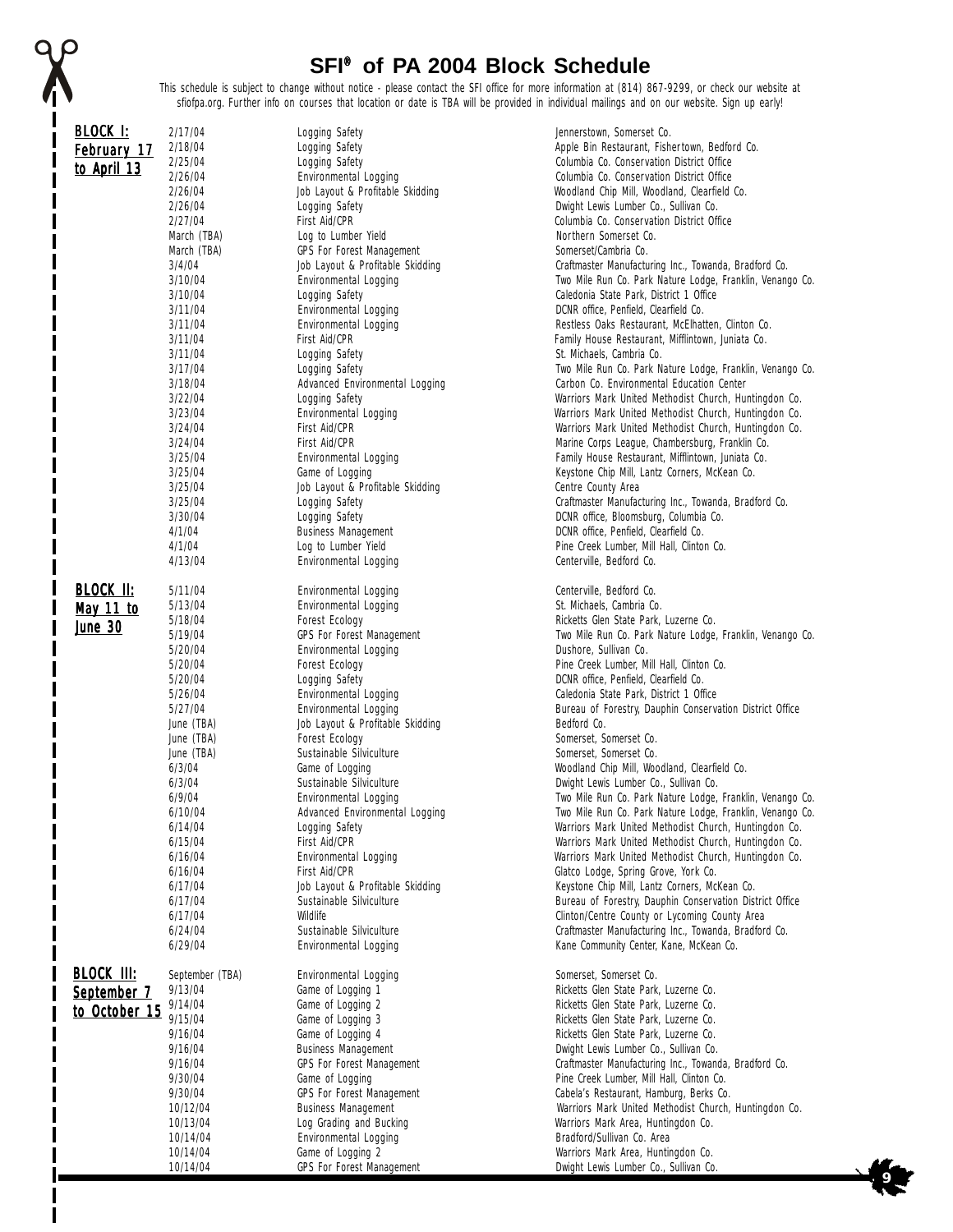# In Brief

**party.**

## IC Members Elected as SAF Fellows

SFI of PA Implementation Committee members Susan Stout and Jim Finley have been elected as SAF (Society of American Foresters) Fellows, following an announcement given on November 5. Fellows are SAF professional members who have been identified by their peers as having rendered outstanding service to forestry and the Society. Both Susan and Jim have been dedicated members of the IC for several years. In addition, both have conducted numerous training programs for the SFI, including Wildlife and Forest Ecology. Susan Stout is a Project Leader for the USDA Forest Service and is stationed at the Forest Sciences Laboratory in Irvine, PA. Jim Finley is a professor in the School of Forest Resources at Penn State University.

## Levavasseur Resigns from IC

John Levavasseur, IC member and Temple-Inland forester, has resigned from the Implementation Committee, due to the elimination of his position with Temple-Inland. John has served on our IC for one year and has been facilitating SFI training programs since the beginning of the program. We would like to thank John for his years of dedicated service; we wish him years of future successes.

## Review of SFI Standard

The SFB has initiated the public comment period for the 2004 review of the SFI Standard. The public comment period will be open from December 5, 2003 to February 5, 2004. Comments received will be reviewed, summarized and considered by several SFB task groups established to work on specific portions of the SFIS, the Verification Procedures and Auditor Qualifications. The summarized comments will also be peer-reviewed by the SFI External Review Panel. Comments can be submitted on the SFB website at www.aboutsfb.org.

## SFI Program Recognized by UKTFA

The United Kingdom Timber Frame Association (UKTFA), in an environmental performance statement, recognized the SFI program as a reputable certification system. In the statement, UKTFA promotes timber's green construction credentials. With this in mind, UKTFA continually encourages its members to source their timber from sustainable forests and backs certification programs, like the SFI program. Other certification programs UKTFA mentioned were the Forest Stewardship Council and the Programme for the Endorsement of Forest Certification (PECF).

## Influx of Cheap Asian Paper Hur ting U.S. Paper Companies

A flood of cheap Asian paper products from China and South Korea is hurting U.S. paper producers, which say these imports now control U.S. prices. U.S. consumers and businesses will likely benefit from cheaper prices, but it hurts manufacturers and threatens well-paying jobs for many.

## **SFI of PA Program Partners**

*Partners Program Participants are committed to the SFI Standards and pay a set fee annually based on sawmill production from Pennsylvania*

*sawlogs.* Appleton Papers, Inc.(7) Baker's Lumber Company, Inc. (6) Blue Ox Timber Resources (6) Bonham Log & Lumber, Inc. (6) Brode Lumber (6) BroJack Lumber Company, Inc. (4) Brooks Lumber & Timber Harvesting (7) Brookville Wood Products (5) C.J. Charles Lumber, Inc. (5) Champion Lumber Company, Inc. (5) Clear Lake Lumber (6) Cornerstone Forest Products (7) Craftmaster Manufacturing, Inc.(3) Cubbon Lumber & Land Co., Inc. (6) Cummings Lumber (6) @<sup>-</sup> Custead's Sawmill, Inc. (6) Deer Park Lumber (7) Dwight Lewis Lumber Co. (3) James Doliveira Lumber (4) Edwin Johnson & Sons (6) C.A. Elliot Lumber (5) Forest Investment Associates (4) Georgia-Pacific Corp. (8) The Glatfelter Pulp Wood Co. (8) Heacock Lumber (4) R.J. Hoffman Lumber (4) Hyma Devore Lumber (6) International Paper (8) Kern Brothers Lumber Company (4) Gerald King Lumber (7) Krumenacker Lumber Company (6) Kuhns Brothers Lumber (7)  $\mathbb{Z}^4$ Lapp Lumber Company (6) Lauchle Lumber (7) Lee Brothers Lumber Company (3) Randy Leeper Lumber (4) Mead Westvaco (8) Matson Lumber Company (4) Mountain Hardwoods (7) Mt. Airy Lumber Co. (2) Mt. Valley Farms & Lumber Products (5) Ongley Hardwoods (4) Ordie Price's Sawmill (4) P & S Lumber Company (4) Patterson Lumber Co. Inc. (4) Pine Creek Lumber (6) Plum Creek Timber Co. (2) RAM Forest Products (6) Salem Hardwood, Inc. (2) Solt's Sawmill (5) St. Marys Lumber Co., Inc. (6) Sterling Forest Products (4) Temple-Inland Forest Products (2) Tuscarora Hardwoods, Inc. (5) W. B. Shaffer Lumber (7) Weaber Inc. (8) @ <sup>+</sup> Wheeland Lumber (7) @ <sup>+</sup> Weverhaeuser (8) @<sup>4</sup> \**denotes new company ()= years as participant Visit our web site for e-mail addresses* () and web

#### *site links* () *for these Partners and Supporters!*

## **SFI of PA Program Supporters**

**The Sustainable Forestry Initiative**® **of Pennsylvania**

*Supporter Companies help to promote sustainable forestry practices and pledge meaningful financial contributions.* Allegheny Hardwood Utilization Group (2) Babcock Lumber (5) Bailey Wood Products, Inc.(4) Bingaman & Son Lumber (5) @ <sup>+</sup> Catawissa Lumber & Specialty Co. (3) Coastal Lumber (5) Hobbes Forestry Services (4) Horizon Wood Products (4) Keystone Chipping, Inc. (3) Northern Tier Hardwood Assoc. (2) Penn State University (3) *(Forest Land Management Office)* Pennco International, Inc. (2) Red Rock Enterprises LLC (5) Sylvandale Forestry (4) TimberLeads, Inc. (4) Timber Management, Inc. (2) Woodland Forest Products (3) Viking Energy (2) \**denotes new company*

- 0

| Please send me information on<br>SFI's Partnersl<br><b>SFI Supporters</b><br>SFI Program in general<br>send to:<br>SFI of PA, 315 South Allen Street, Suite<br>418, State College, PA 16801 |  |  |  |  |
|---------------------------------------------------------------------------------------------------------------------------------------------------------------------------------------------|--|--|--|--|
| Name:                                                                                                                                                                                       |  |  |  |  |
|                                                                                                                                                                                             |  |  |  |  |
| Company:                                                                                                                                                                                    |  |  |  |  |
| <b>Street Address:</b>                                                                                                                                                                      |  |  |  |  |
| City, State, & Zip Code:                                                                                                                                                                    |  |  |  |  |
| Telephone Number:                                                                                                                                                                           |  |  |  |  |
| Manufacturer<br>Sawmill                                                                                                                                                                     |  |  |  |  |
| Forester<br>Logger                                                                                                                                                                          |  |  |  |  |

![](_page_9_Picture_18.jpeg)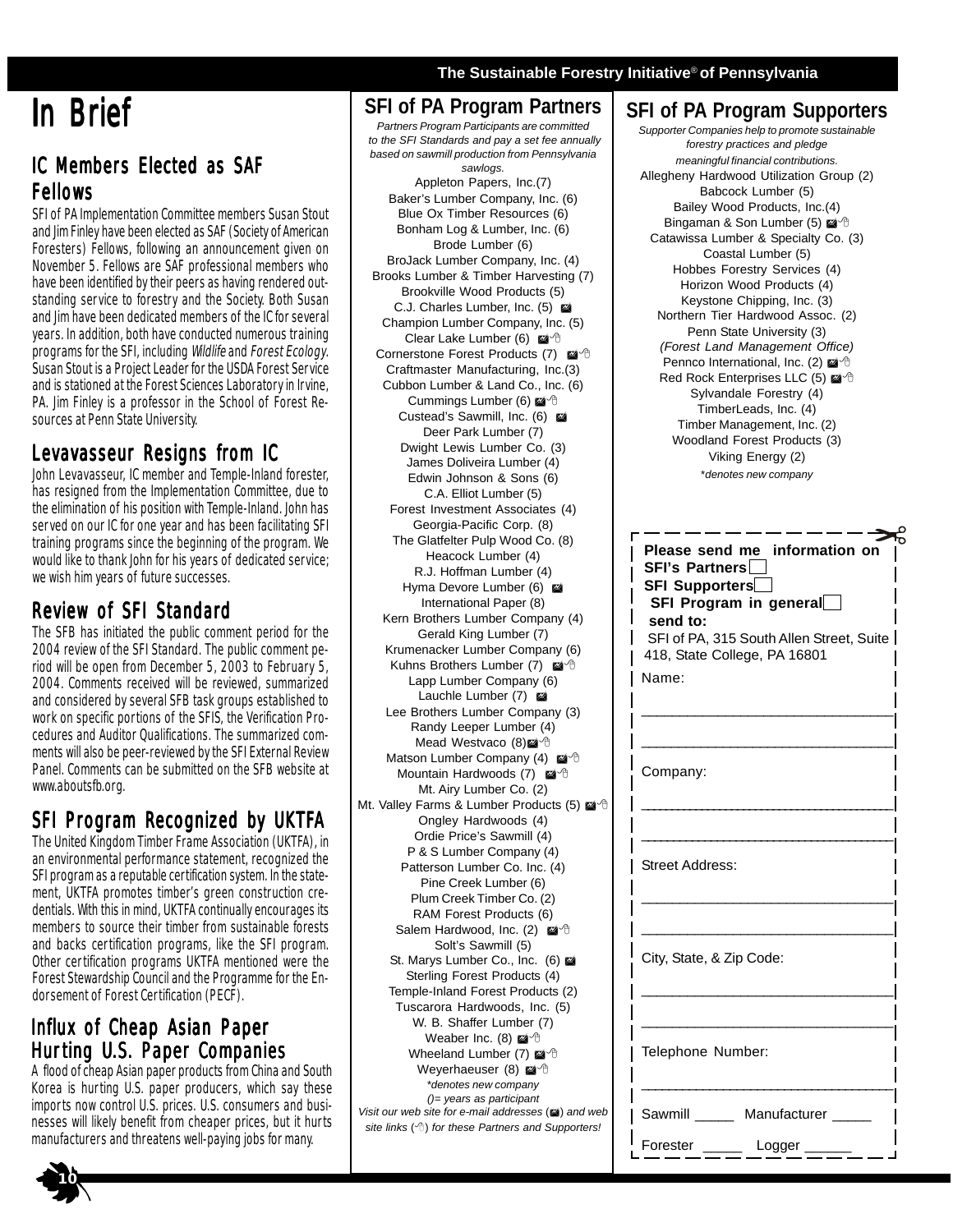## Core Training Completed

Since August 2003 the following individuals have completed Core Level training with the SFI of PA. Core Level Courses are First Aid & CPR, Logging Safety, and Environmental Logging.

Norman Clark Ginter<br>Doug Gates Glasgow Doug Gates Glasgow<br>William Houtz Mill Hall William Houtz Mill Hall<br>Carl Houtz Ir Lock Haven Carl Houtz, Jr. Lock Haven<br>Brad Keltz Bradford Brad Keltz Edward Kocjancic Kane<br>Randy Krise Ridgway Randy Krise Darryl Kurtz Newmanstown<br>Jay Kurtz Newmanstown Norma J. Mays Shawn Oshenic Olanta Randy Shaffer Bradford<br>Chris A. Tripp North Bend Chris A. Tripp Paul Webster Bradford

Newmanstown<br>Newmanstown

## Continuing Education Continuing Education Courses Completed Since August 2003

| ESTIMATING TIMBE      |  |  |  |  |
|-----------------------|--|--|--|--|
| Mike Bobek            |  |  |  |  |
| John B. Eshleman      |  |  |  |  |
| <b>Fyan Mann</b>      |  |  |  |  |
| Leo "Bear"Niedwiecki  |  |  |  |  |
| Randy C. Watters      |  |  |  |  |
| Joe Zehr              |  |  |  |  |
|                       |  |  |  |  |
| <b>FOREST ECOLOGY</b> |  |  |  |  |

David L. Balmer Middletown<br>Michael Bollinger Westfield Michael Bollinger Westfield<br>Dave Clymer Elliotsburg Dave Clymer Jeff Eason Dauphin Jim Lapp Paradise Ben Livelsberger Newport Mark E. McCall Ron Nick Lucinda<br>G. Louis Salvards Newry G. Louis Salyards Mewry<br>Charles Salyards, Jr. Duncansville Charles Salyards, Jr. David A. Shaffer Hyndman<br>James H. Shaffer Hyndman James H. Shaffer Bruce A. Teats, Jr. Selinsgrove Mike Wagner Petersburg<br>
Ron Westover Nicktown Ron Westover Samuel G. Yoder Belleville

## **GAME OF LOGGING I**<br>Brian D. Bricker Leola

Brian D. Bricker Sanford N. Ebersole Millmont John McCormick Portage<br>Simeon L. Musser Litiz Simeon L. Musser Vernon R. Nolt Milton<br>Fred F. Stoltzfus Lewisburg Fred F. Stoltzfus Lewisburg<br>Jonathan Stoltzfus Lewisburg Jonathan Stoltzfus John C. Zaborowski Wattsburg

#### LOGGING COSTS

Mike Bobek Hatfield<br>Brian Carr New Alb Randy C. Watters Brandamore

R VOLUME Hatfield **Benton** Kingsley **Renton Brandamore** Christiana

# New Albany

Michael Bollinger Westfield<br>Dennis Border Barton Dennis Border<br>Andy Bryant **Little Meadows** Chris Bull Westfield<br>Michael Cannon Mansfield Michael Cannon **Bill Capwell** Rome<br>Chad Clouser **Rellshoro** Chad Clouser Wellsboro<br>Jeff Coolidae Westfield Jeff Coolidge Westfield<br>Thomas Delovich Wyalusing Thomas Delovich Wyalusing<br>Gene Desposito Allegany Gene Desposito Allegany<br>Craig Fields Wellsboro Craig Fields Joe Garrett Clarksburg Greg Gass Westfield<br>Trudy Gerlach Wyalusing Trudy Gerlach Wyalusing<br>Mike Hale Westfield Mike Hale Jeff Hamilton LaPorte Bob Hansen Towanda<br>Richard Hilfiger Covington Richard Hilfiger Larry Hutchins Knoxville<br>James F. Lacek Towanda James F. Lacek Towanda<br>Jimm Leach Galeton

Jimm Leach

GPS: PRACTICAL APPS. FOR FOREST MGMT. Mary Baker Towanda<br>Nancy Baker Sugar R

Andy Benscoter

Sugar Run<br>Lacevville

John LeVancher Tioga Mark Madden Wysox<br>Craig McCarty Forksville Craig McCarty Ronald H. McCarty, Jr. Forksville<br>Lucille P. Morseman Ulysses Lucille P. Morseman<br>Scott O'Connell Montoursville Ken Paros Rome<br>John Preston Wyalusing **John Preston** Thomas L. Rice Westfield John Schultz Monroeton<br>Curtis E. Shadle Wellsboro Curtis F. Shadle Wellsboro<br>James Shuler Barton James Shuler David A. Sienko Hallstead<br>David C. Sienko Hallstead David C. Sienko David Vanderpool Warren Center Paul Vanderpool Towanda Jon Villaume Narberth George Wagner Little Meadows<br>Kevin Wagner Clarksburg Kevin Wagner Jim Weaver Wellsboro Dean A. Yale

## **SUSTAINABLE SILVICULTURE**<br>Al Bartels Revnoldsville

Barbara Yeaman Milanville

Reynoldsville Michael Bollinger Westfield<br>James Boyd Brookville James Boyd<br>Cy Emer James City Bill Fenton Greenville<br>John Fenton Greenville John Fenton Harold V. Hartley, Jr. Cranberry Richard Hartlieb, Jr. Wernersville<br>William D. Johns Emporium William D. Johns William P. Kirkpatrick Rimersburg<br>Don Kovalick Frenchville Don Kovalick Frenchville<br>Robert Matson Brookville Robert Matson Gregory P. Moore Emporium R. Andrew Moore Sheffield David L. Niederriter Marble **Brookville** Merle Piper Latrobe<br>Wm. Marc Reese Adamsville Wm. Marc Reese Mark J. Selfridge Curwensville<br>David Siegel Marble David Siegel Marble<br>Todd Sparks Marble **Todd Sparks** 

SUSTAINABLE SILV. (cont) James P. Stewart Kennerdale Andrew Sutliff Wernersville<br>Ted Wakefield Grand Valley Ted Wakefield Grand Valle<br>Glenn A. White Brookville

Continuing Education Courses (Continued)

The Sustainable Forestry Initiative® of

Glenn A. White

Scott Wolbert

#### JOB LAYOUT & PROFITABLE SKIDDING

Michael Becker Laurelton<br>Mike Bobek Hatfield Mike Bobek Brian D. Bricker Leola<br>Steven N. Bucks Womelsdorf Steven N. Bucks Womelsdor<br>Larry Campbell Lewisberry Larry Campbell Mark Collins Grampian<br>Carol Custead Meadville Carol Custead Meadville<br>Jesse Detweiler. Jr. Allensville Jesse Detweiler, Jr. James Feldman Pleasant Hall<br>David Felix Loganton David Felix Loganton<br>Josh Fetzer Huntingd Steve Forrester Shippensburg<br>Dean J. Geiman Spring Grove Dean J. Geiman Spring Grove<br>Joseph D. Glover Brookville Joseph D. Glover Brookville<br>Gary L. Gordon Guys Mills Gary L. Gordon Matthew J. Gordon Townville Jeff Goshorn Newport<br>Ted Graybill Richfield Ted Graybill<br>Joel Greco Mark A. Hofmann Troy Holtry Mewburg<br>Paul lampietro Chamber Peter Johnson Kim Kern Spring Grove<br>Craig Kniselev Brookville Craig Kniseley Brookville<br>Rod Kniseley Brookville Rod Kniseley David Knoll Chambersburg<br>Steve Kolva Elizabethville Richard J. Krause Richard W. Krause, Jr. Orbisonia Mark Kulka Warren<br>Scott Kurtzman Spring Grove Scott Kurtzman Ralph W. Laughman Hanover<br>Lois Lavoie Pulaski Lois Lavoie Pulaski<br>Darren R. Lippert Meadville Darren R. Lippert Matt McCanna Lebanon<br>Shawn McCanna Silver Spring Shawn McCanna<br>Tim McClincy Neal Mishler Fayetteville<br>Rodney E. Monn Shippensburg Rodney E. Monn Ship<br>Simeon L. Musser Litiz Simeon L. Musser James Neidrich Beech Creek<br>Dave Nelson Spring Grov Scott Peter Mark C. Potter Laurelton<br>Tom Pukavige, Jr. South Mo Pierron Reasner Neelyton<br>Brian Salvato State Coll Jim Savitz Pittsfield Brad Schmader Lucinda<br>Lloyd Sheaffer Richfield Lloyd Sheaffer Brian Sheetz Lebanon<br>Lewis Stern Fort Lou Ralph Thomas West Milton<br>Mike Wagner Petersburg Mike Wagner Petersbur<br>Brad Wendt Laurelton Brad Wendt Ed Whitsel Mill Creek<br>Daniel F. Wolf Bernville Daniel F. Wolf<br>John Zwald Parnell Zwald Shermansdale

Kenneth J. Wolbert Marble Huntingdon West Middlesex<br>Laurelton Chambersburg<br>Laurelton Elizabethville<br>Neelyton **Beech Creek** Spring Grove<br>Mill Hall South Mountain State College Fort Louden Shermansdale Ken Eyer Paul Noll

Travis Asel Kane<br>Larry J. Baker Cherry Tree Larry J. Baker Al Bartels Reynoldsville<br>Richard Bender Jr. McClure Richard Bender, Jr. McClure<br>Ron Bennett Bigler ville Ron Bennett Biglerville<br>Stephen E. Billman Spartansburg Stephen E. Billman John Bouch Mahaffey Bill Bow Roaring Spring<br>James Burger Duncansville James Burger<br>Kim Cable Portersville Lawrence R. Campbell Lewisberry John N. Chapman, Jr. Brockport William J. Corbin Brookville<br>Hiedy L. Custer Frostburg Hiedy L. Custer Frostl<br>John Daugherty Knox John Daugherty Knox<br>Rick Deppen Ouakertown Rick Deppen Gene Desposito Allegany Lucas Dillinger Johnsonburg<br>Betsv Durandetta Olanta Betsy Durandetta Olanta<br>Shav Durandetta Olanta **Shay Durandetta** Olanta<br>Matthew Engel Mill Hall Matthew Engel Mill Hall<br>
Ken Eyer Tyrone Barbara Farabaugh Loretto<br>Dave Fetzer McAlist **McAlister ville** Michael L. Fleming Keyser<br>Ed Eoster Punxsi Punxsutawney<br>Tyrone James Friday Tyrone<br>Calvin Gardner St. Marys Calvin Gardner Richard L. Garrison Troy<br>Ken Gibbs Bedford Ken Gibbs<br>Robert Girvin, Jr. Mike Hale Westfield<br>Robert G. Haynes Snow Shoe Robert G. Haynes Snow Shoe<br>William J. Havnes Snow Shoe William J. Haynes<br>Bob Hobbes Tunkhannock<br>Mill Hall Josh Hobbins Curtis Hollabaugh Garland<br>Tim Holtz Couders Coudersport<br>Karthaus Marvin E. Hoover Marvin R. Hoover Karthaus Jon Howard Tunkhannock<br>Carl Huss Brookville **Brookville** Jeffrey Hutchinson Acme<br>Edward Johnson Bloomsburg Edward Johnson Blooms<br>James E. Johnson Muncy James E. Johnson Bob Kirchner St. Marys Edward S. Kocjancic Kane Richard Kordes Lewisburg Paul N. Kowalczyk Hawley Dave Krumenacker Carrolltown Mark J. Krumenacker Carrolltown Tim Kuhns Lewisburg Gary Laslow Brookville<br>Richard Lauchle Montoursville **Richard Lauchle** C. Martin Lehman Carlisle Charles M. Lehman Carlisle<br>John Levavasseur Kane John Levavasseur David Lewis Emporium<br>Melvin W. Lewis Hillsgrove Melvin W. Lewis<br>Mark McCall **Nicktown** Shawn McCanna Silver Spring<br>Mike McEntire Smethport Mike McEntire Smethport<br>Martin Melville Centre Hall Martin Melville Centre<br>James A. Movinsky Clymer James A. Movinsky Chris Myers State College David A. Nelson York<br>Jeffrev S. Nichols Tunkhannock Jeffrey S. Nichols Tunkhan<br>Paul Noll Loretto

MANAGING LOGGING RISK & LIABILITY SYMPOSIUM

Norm Asel Kane

Robert Girvin, Jr. New Providence Brian Squires St. Marys Ray C. Noll, III State College<br>
Ray Noll, Jr. Pleasant Gap Pleasant Gap<br>Honesdale Craig A. Olver Honesdale<br>Janet Olver Honesdale Janet Olver<br>Jeff Patten Spartansburg<br>Parkersburg David L. Posca Parkersburg<br>Mark C. Potter Laurelton Mark C. Potter Regis Preston Brockway Donald E. Pringle Butler<br>Shannon Probst Mill Hall Shannon Probst Mill Hall<br>John T. Redell. III Wellsboro John T. Redell, III Wm. Marc Reese Adamsville<br>Kenneth Roberts Cumberland Kenneth Roberts Cumbe<br>Ronald Rohall Rector Ronald Rohall Dennis Rosenberry Fannettsburg<br>Matt Ross Meyersdale Meyersdale<br>Duncansville George L. Salyards Brady Schoonover Portville<br>Brent Schoonover Shinglehouse Brent Schoonover Shinglehouse<br>Britton Schoonover Shinglehouse Britton Schoonover Shinglehouse<br>Fav Schoonover Shinglehouse Fay Schoonover Shingleho<br>Jason Shaw Bellefonte Jason Shaw Bellefonte<br>Brian Sheetz Lebanon **Brian Sheetz** Pat Sherren Warriors Mark F. Russell Sherwood Lewistown<br>Robert G. Shields St. Marys Robert G. Shields St. Marys<br>Tom Shields St. Marys **Tom Shields** St. Marys<br>Lustin T. Shultz Scottdale Justin T. Shultz Scottdale<br>Gregory Shultz, Jr. Scottdale Gregory Shultz, Jr. Mark Sickler Tunkhannock<br>Ken Smith McVeytown McVeytown<br>St. Marys **Jim Stec 6arland**<br> **Kevin R. Stout Marble** Kevin R. Stout Marble Lou Sycz Samual Topper Kane John Urmann, Jr. Ridgway<br>Michael D. Waldron Biglerville Michael D. Waldron<br>Doug Walker Tunkhannock Malcolm D. Waskiewicz Coudersport JoAnn A. Webber-Wolfe Schuylkill Haven<br>Bradford Paul M. Webster Bradford<br>Robert Wetherill Lake Ariel Robert Wetherill Lake Ariel<br>Ionathan Wirth Mill Hall Jonathan Wirth Mill Ha<br>Kenneth I Wolbert Marble Kenneth J. Wolbert Marble<br>Michael T. Wolf Ebensburg Michael T. Wolf Kenneth L. Wolfe Schuylkill Haven<br>Jeffrey L. Worrall Lowville Jeffrey L. Worrall Ray Yoder McVeytown<br>Merle Zinn Shippensbu

## **MISCELLANEOUS COURSES**<br>James Chapman Youngsville

Shippensburg

James Chapman Youngsville<br>Conrad Hultman Youngsville Conrad Hultman Edward Kocjancic Kane<br>Rodger Murray Meyersdale Rodger Murray Meyersdale<br>Austin A. Price S. Gibson Austin A. Price Ordie E. Price, III S. Gibson<br>Matt Ross Meversdal Daniel Swift Forksville<br>Todd Waldron Towanda Todd Waldron

Meyersdale<br>Forksville

**11**

![](_page_10_Picture_30.jpeg)